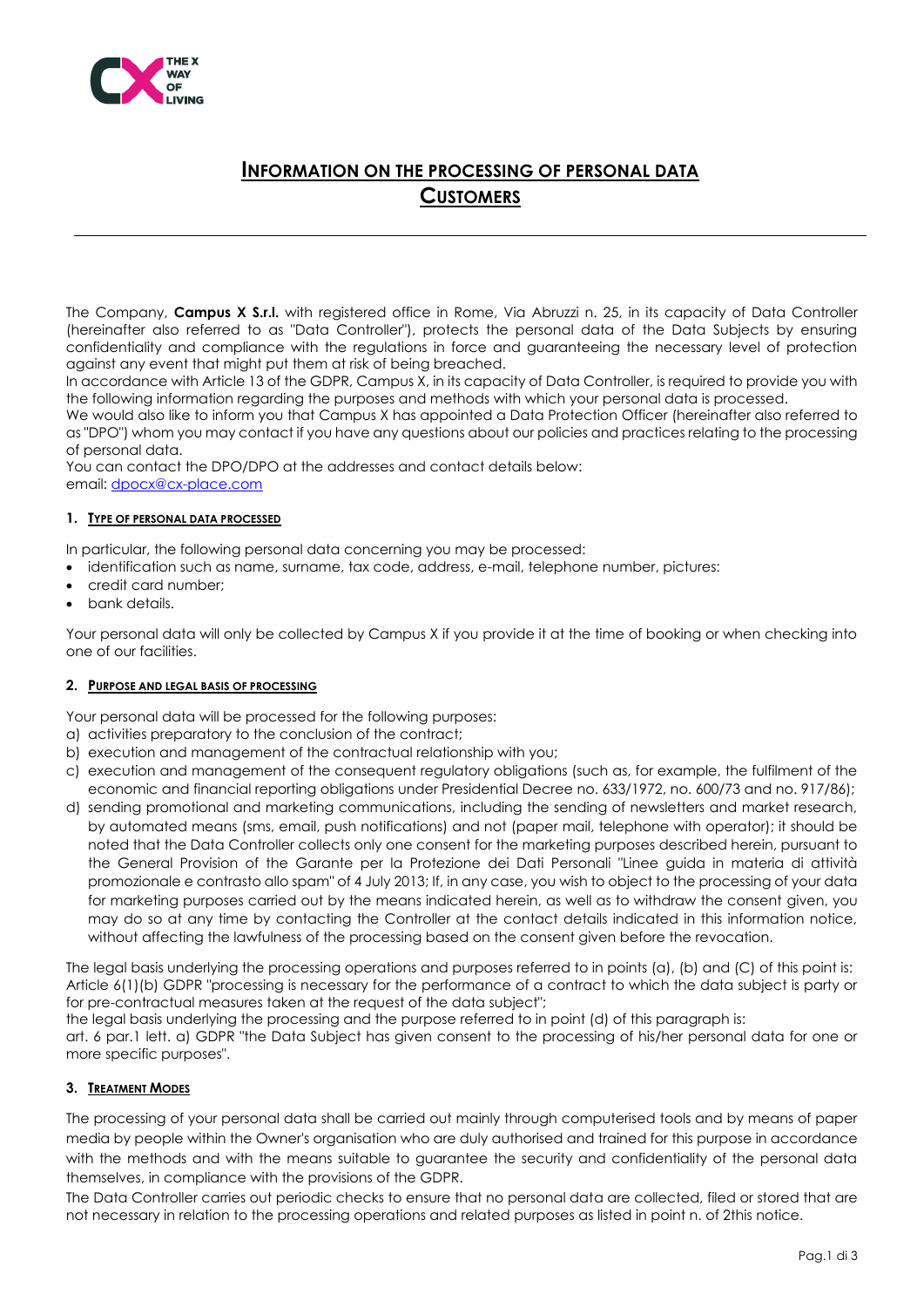

# **INFORMATION ON THE PROCESSING OF PERSONAL DATA CUSTOMERS**

In carrying out these activities, Campus X undertakes to:

a) ensure the accuracy and updating of the personal data processed, and promptly receive any corrections and/or additions requested by you;

b) notify you, within the time limits and in the cases provided for by the legislation in force, of any breaches of personal data;

(c) ensure that processing operations comply with the applicable legal provisions.

### **4. RECIPIENTS OF PERSONAL DATA**

Personal data processed for the purposes referred to in point n. 2 of this information notice may be communicated:

- to duly authorised internal members of the Controller's staff for the parts of the processing for which they are responsible;
- to external parties such as:
	- accountants and/or external consultants in accounting, tax and legal matters;
	- credit institutions;
	- lawyers and/or legal advisers to handle any litigation;
	- information society and computer assistance;
	- companies providing marketing services;
	- providers of IT infrastructure and solutions.

The communication concerns the categories of personal data whose transmission to the above-mentioned third parties is necessary for the performance of the activities and for the purposes referred to in this statement and, in any case, in connection with the contractual relationship with you.

Your consent is not required for the processing concerned, as it is carried out for the execution of the contract you have entered into with the Controller in order to fulfil any legal obligations that may arise or to protect the Controller's rights.

Under no circumstances may your personal data be disseminated.

#### **5. EXTRA EU/EEA TRANSFER**

The Data Controller does not transfer your personal data abroad (for the purpose of this Information notice, "abroad" means any country not belonging to the European Economic Area).

#### **6. PERIOD OF RETENTION/DATA RETENTION**

In relation to the purposes set out in point nr. 2 letters a), b), c), your personal data will be processed by the Data Controller for the time necessary to carry out the activities related to the management of the contract you have entered into with the Data Controller and for the fulfilments, including those required by law, that ensue. The data referred to in the contract stipulated by you will be kept for ten (10) years from the date of its definition, in consideration of the applicable prescriptive terms and, in any case, from the moment in which any rights referred to in the aforementioned contract may be asserted pursuant to and for the purposes of Article 2935 of the Civil Code, in coordination with Articles 2946 and 2947 of the Civil Code.

Longer retention periods may apply in the event of specific legal obligations or in the event that the Data Controller receives requests from public authorities or for additional requirements to protect your rights or the rights of the Data Controller.

The personal data processed by the Data Controller for marketing purposes (point nr. 2 letter d), for sending commercial communications through newsletters or other means) will be kept for twenty-four (24) months, unless you proceed to revoke the consent you have given and/or if you object to the processing.

Once the above-mentioned deadlines have been reached, the Data Controller will delete the data concerning you.

#### **7. RIGHTS OF THE DATA SUBJECT**